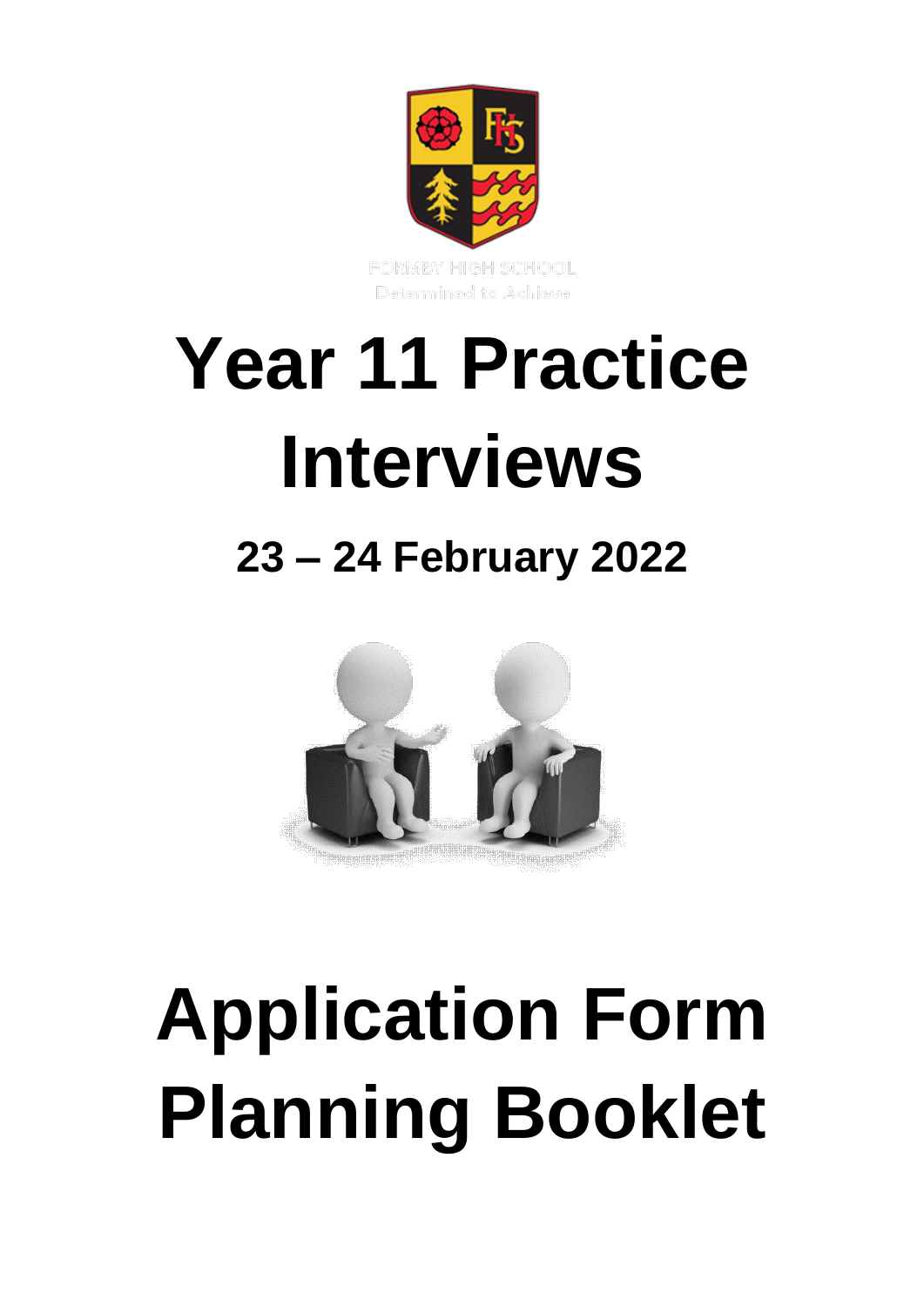# **Take a look at what the application form looks like:**



| <b>APPLICATION FORM</b>                                                                                       |                |                                               |                                        |                                                                                                                                             |                                            |                                                                                          |
|---------------------------------------------------------------------------------------------------------------|----------------|-----------------------------------------------|----------------------------------------|---------------------------------------------------------------------------------------------------------------------------------------------|--------------------------------------------|------------------------------------------------------------------------------------------|
| <b>Surname</b>                                                                                                |                | First name (s)                                |                                        | <b>Title</b>                                                                                                                                |                                            |                                                                                          |
|                                                                                                               |                |                                               |                                        |                                                                                                                                             |                                            |                                                                                          |
|                                                                                                               |                |                                               |                                        |                                                                                                                                             |                                            |                                                                                          |
| <b>Marital status</b>                                                                                         |                |                                               |                                        | <b>Nationality</b>                                                                                                                          |                                            |                                                                                          |
|                                                                                                               |                |                                               |                                        |                                                                                                                                             |                                            |                                                                                          |
| <b>EDUCATION HISTORY</b>                                                                                      |                |                                               |                                        |                                                                                                                                             |                                            |                                                                                          |
| Name and address of<br><b>Dates</b><br>Secondary school(s) and<br><b>Colleges attended</b>                    |                |                                               | <b>Subjects and courses</b><br>studied |                                                                                                                                             | Grade achieved/<br><b>Predicted Grades</b> |                                                                                          |
|                                                                                                               |                |                                               |                                        |                                                                                                                                             |                                            |                                                                                          |
| September<br>2017                                                                                             |                | Formby High School<br>46 Freshfield Rd        |                                        |                                                                                                                                             |                                            |                                                                                          |
| - Present                                                                                                     | Formby         |                                               |                                        |                                                                                                                                             |                                            |                                                                                          |
|                                                                                                               | Liverpool      |                                               |                                        |                                                                                                                                             |                                            |                                                                                          |
|                                                                                                               | <b>L37 3HW</b> |                                               |                                        |                                                                                                                                             |                                            |                                                                                          |
|                                                                                                               |                |                                               |                                        |                                                                                                                                             |                                            |                                                                                          |
|                                                                                                               |                |                                               |                                        |                                                                                                                                             |                                            |                                                                                          |
|                                                                                                               |                |                                               |                                        |                                                                                                                                             |                                            |                                                                                          |
|                                                                                                               |                |                                               |                                        |                                                                                                                                             |                                            |                                                                                          |
|                                                                                                               |                |                                               |                                        |                                                                                                                                             |                                            |                                                                                          |
|                                                                                                               |                | <b>EMPLOYMENT HISTORY AND WORK EXPERIENCE</b> |                                        |                                                                                                                                             |                                            |                                                                                          |
| <b>Dates</b>                                                                                                  |                | Name and address<br>of employer               |                                        | <b>Job title</b>                                                                                                                            |                                            | <b>Duties/responsibilities</b>                                                           |
|                                                                                                               |                |                                               |                                        |                                                                                                                                             |                                            |                                                                                          |
| <b>REFERENCES</b>                                                                                             |                |                                               |                                        |                                                                                                                                             |                                            |                                                                                          |
|                                                                                                               |                | school, the other should either be:           |                                        | Please note here the names and addresses of two persons from whom we may obtain both<br>your supervisor from your work experience placement |                                            | character and work experience references. One of these should be the Headteacher of your |
| • your supervisor if you currently have a part-time job<br>another adult (not a relative) who knows you well. |                |                                               |                                        |                                                                                                                                             |                                            |                                                                                          |
| Mr. D Mackenzie<br><b>Name</b>                                                                                |                |                                               |                                        |                                                                                                                                             |                                            |                                                                                          |
| Formby High School, 46 Freshfield Rd, Formby, L37 3HW<br><b>Address</b>                                       |                |                                               |                                        |                                                                                                                                             |                                            |                                                                                          |
| <b>Occupation</b><br>Headteacher                                                                              |                |                                               |                                        |                                                                                                                                             |                                            |                                                                                          |
| <b>Name</b>                                                                                                   |                |                                               |                                        |                                                                                                                                             |                                            |                                                                                          |
| <b>Address</b>                                                                                                |                |                                               |                                        |                                                                                                                                             |                                            |                                                                                          |
| Occupation                                                                                                    |                |                                               |                                        |                                                                                                                                             |                                            |                                                                                          |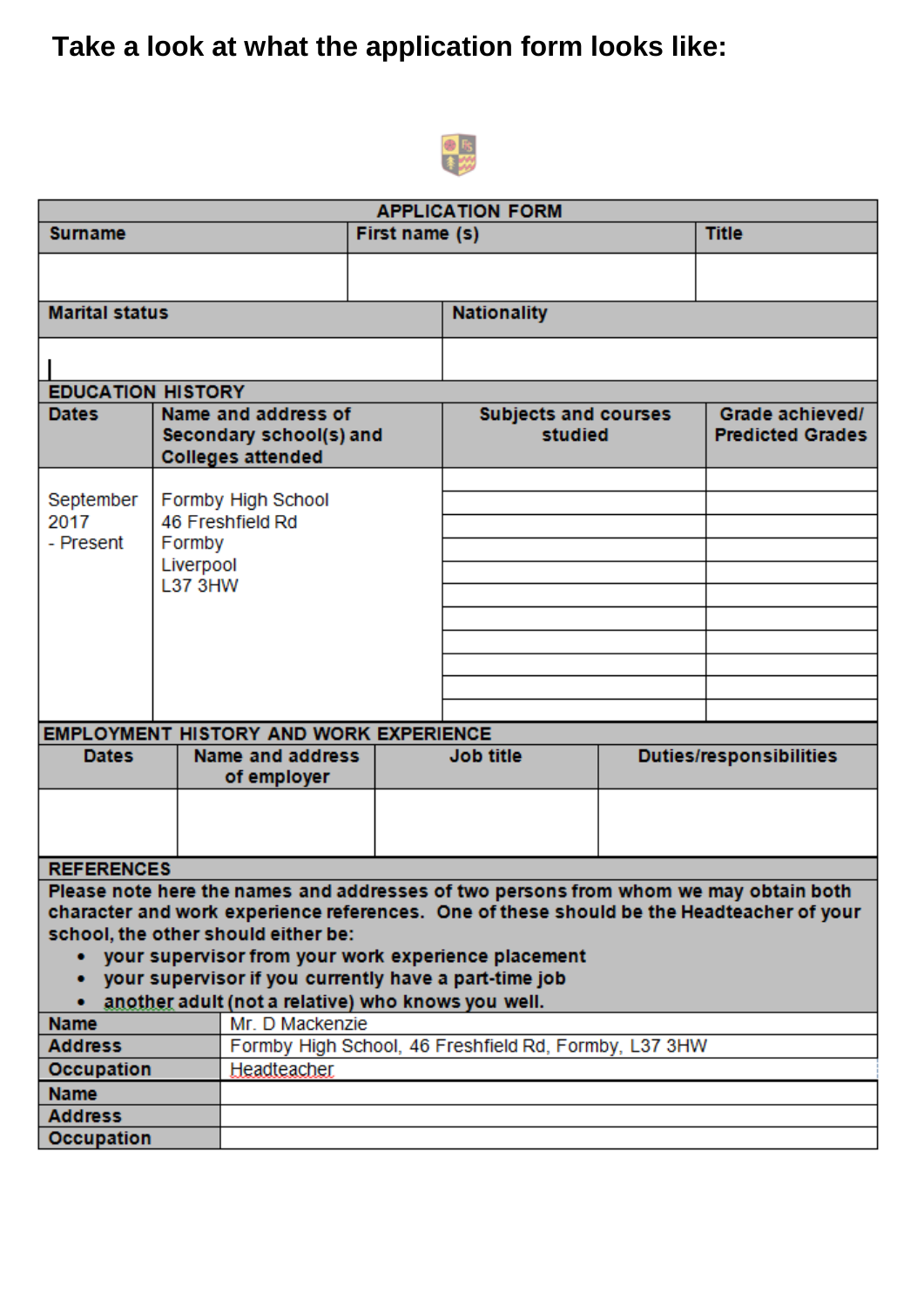

#### **TFAMWORK**

Provide an example of when you have worked as part of a team. What was the team? What was your role or contribution and overall, what was the team trying to achieve?

#### **RESPONSIBILITIES**

Please give details of any responsibilities you either currently have or have had in the last 18 months.

#### **ACHIEVEMENTS**

Please give details of any special achievements you may have.

#### **ALL ABOUT YOU**

Please indicate your interests or hobbies (include any voluntary work, clubs or sporting activities).

#### **FUTURE PLANS**

What are your career plans & future aspirations?

When you have completed your form, please spell check, print it out and sign the declaration below.

I declare that the information provided on this form is true and complete and understand that if it is discovered that any statements are false or misleading. I will be liable to have my application disqualified or subsequently will be liable to be dismissed from employment.

Signed:

Date: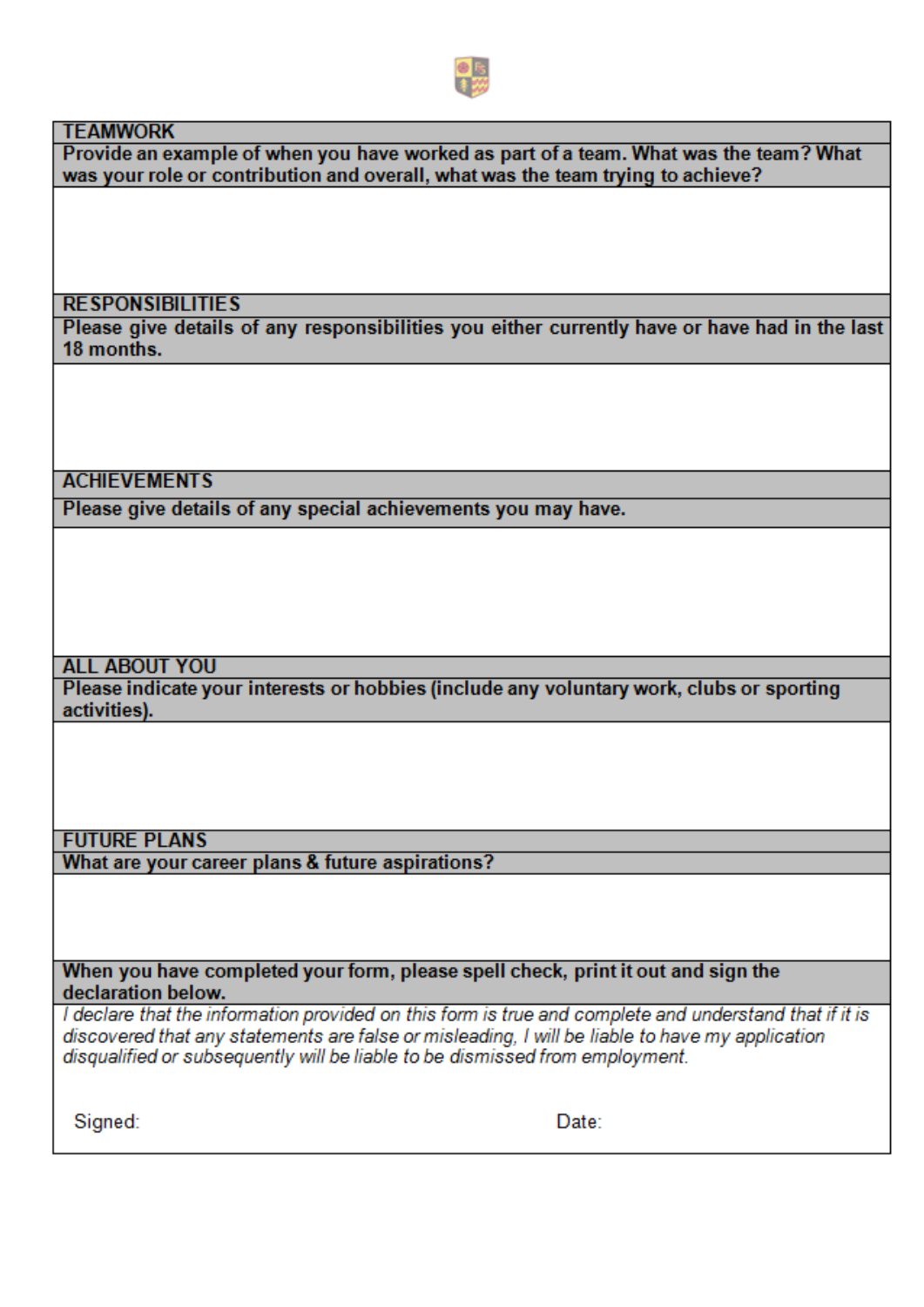| <b>APPLICATION FORM</b>                                  |                |                    |              |  |
|----------------------------------------------------------|----------------|--------------------|--------------|--|
| Surname                                                  | First name (s) |                    | <b>Title</b> |  |
|                                                          |                |                    |              |  |
|                                                          |                |                    |              |  |
| <b>Marital status</b>                                    |                | <b>Nationality</b> |              |  |
|                                                          |                |                    |              |  |
| This nart is easy – use your full names and use the word |                |                    |              |  |

**This part is easy – use your full names and use the word 'single' in the marital status box.**

**In this section you must list all of the subjects you are/ have studied at GCSE. If you have already achieved a grade in a subject – e.g. RE, then put the grade in the box and then (achieved).**

| <b>Subjects and courses</b><br>studied | Grade achieved/<br><b>Predicted Grades</b> |
|----------------------------------------|--------------------------------------------|
| RE                                     | 5 (Achieved)                               |
| <b>Mathematics</b>                     | $4-6$ (Predicted)                          |
| <b>Spanish</b>                         | 5-7 (Predicted)                            |
|                                        |                                            |
|                                        |                                            |
|                                        |                                            |
|                                        |                                            |
|                                        |                                            |
|                                        |                                            |
|                                        |                                            |
|                                        |                                            |

**If it is a subject you have not sat** 

**your exams for yet, then put down your target band and then (predicted).**

| <b>EMPLOYMENT HISTORY AND WORK EXPERIENCE</b> |                                                             |                              |                                                                                                                                                                                            |  |  |
|-----------------------------------------------|-------------------------------------------------------------|------------------------------|--------------------------------------------------------------------------------------------------------------------------------------------------------------------------------------------|--|--|
| <b>Dates</b>                                  | Name and address<br>Job title                               |                              | <b>Duties/responsibilities</b>                                                                                                                                                             |  |  |
|                                               | of employer                                                 |                              |                                                                                                                                                                                            |  |  |
| Jan 2020 -<br>present                         | John's Newsagents<br>Leafy Lane<br>Formby<br><b>L37 4RO</b> | Newspaper delivery<br>worker | Delivering papers to the local area.<br>Turning up to the newsagents early<br>in the morning and making sure I<br>got the paper round done before<br>school.                               |  |  |
| March 2020 -<br>September<br>2020             | No formal business<br>address - neighbor                    | Dog Walker                   | During lockdown, I walked my<br>neighbour's dog as they were<br>unable to leave the house. I did this<br>every day for 30 minutes. I was<br>dependable and took good care of<br>their dog. |  |  |

**In this section, include any work experience you have – it could be a part time job, if you have ever done work experience with family or friends, or even volunteering. If**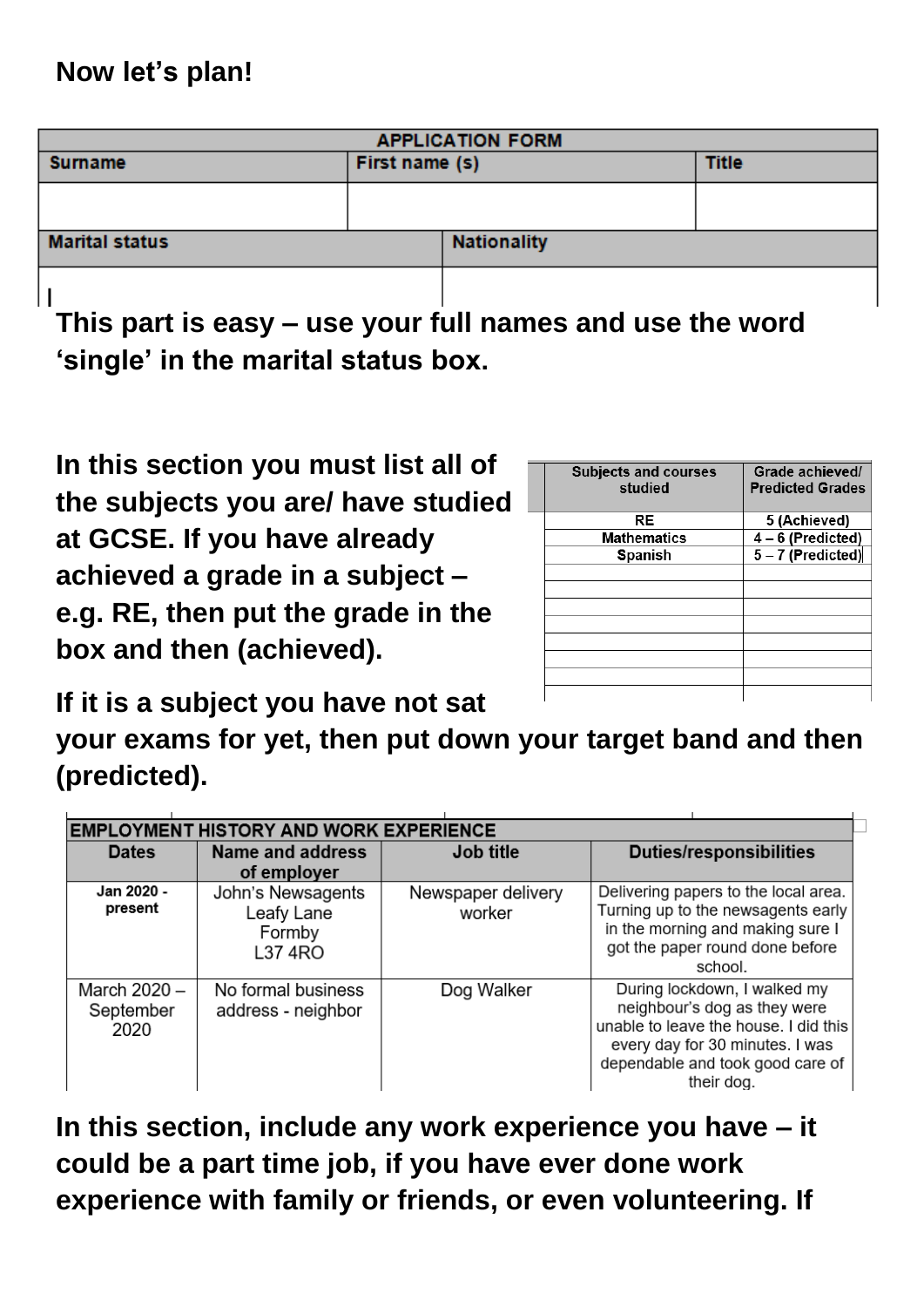**you need more than one box as you have done a few things, simply add another row to the table. Try to be accurate with the dates and address, and give a short but specific account of the duties you have/ had. Try to put something here – it will not look good if it is blank.**

**WORK EXPERIENCE PLANNING NOTES:**

**The first reference has been filled in for you – Mr Mackenzie. The second reference can be someone you have worked or volunteer for, or it can just be your form tutor. They will not be contacted like they would for a real job interview.**

| <b>REFERENCES</b>                                                                                                                                                                                                       |                                                       |  |
|-------------------------------------------------------------------------------------------------------------------------------------------------------------------------------------------------------------------------|-------------------------------------------------------|--|
| Please note here the names and addresses of two persons from whom we may obtain both<br>character and work experience references. One of these should be the Headteacher of your<br>school, the other should either be: |                                                       |  |
| your supervisor from your work experience placement<br>your supervisor if you currently have a part-time job                                                                                                            |                                                       |  |
|                                                                                                                                                                                                                         | another adult (not a relative) who knows you well.    |  |
| <b>Name</b>                                                                                                                                                                                                             | Mr. D Mackenzie                                       |  |
| <b>Address</b>                                                                                                                                                                                                          | Formby High School, 46 Freshfield Rd, Formby, L37 3HW |  |
| <b>Occupation</b>                                                                                                                                                                                                       | Headteacher.                                          |  |
| <b>Name</b>                                                                                                                                                                                                             |                                                       |  |
| <b>Address</b>                                                                                                                                                                                                          |                                                       |  |
| <b>Occupation</b>                                                                                                                                                                                                       |                                                       |  |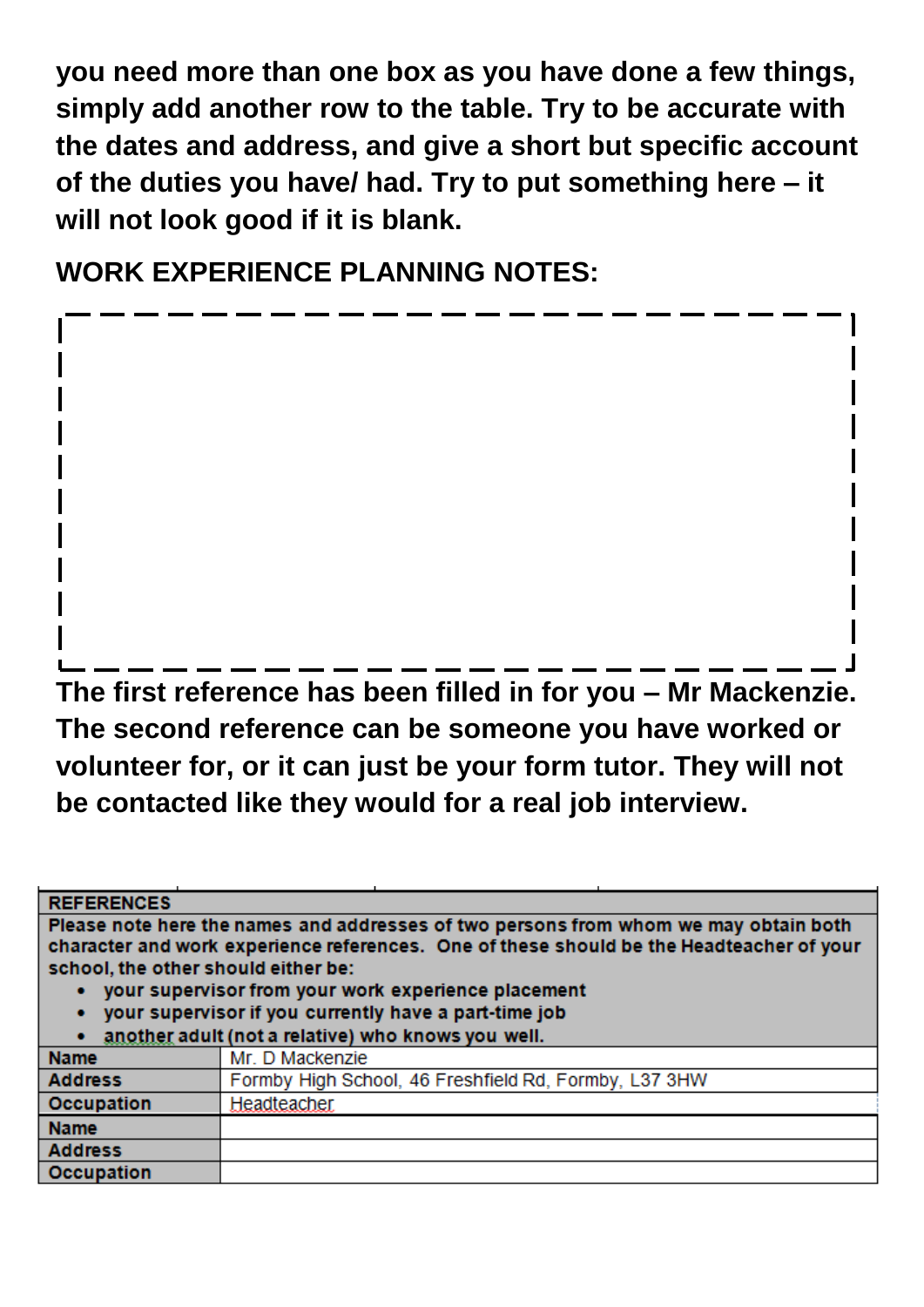### **SECOND REFERENCE PLANNING NOTES:**

#### **TEAMWORK**

Provide an example of when you have worked as part of a team. What was the team? What was your role or contribution and overall, what was the team trying to achieve?

**In this section, you can use teamwork in sports teams in and out of school. You can use DofE if you have done it, drama or dance performances, work experience examples or even just times you have worked as a team in class or on school trips.**

# **TEAM WORK PLANNING NOTES**

#### **RESPONSIBILITIES**

Please give details of any responsibilities you either currently have or have had in the last 18 months.

**In this section you can include responsibilities you may have in your part time job/ volunteering role e.g. mentoring new colleagues. It may be responsibilities at home – looking after younger siblings, chores etc. It may be in school e.g. school parliament, leading a sports team etc.**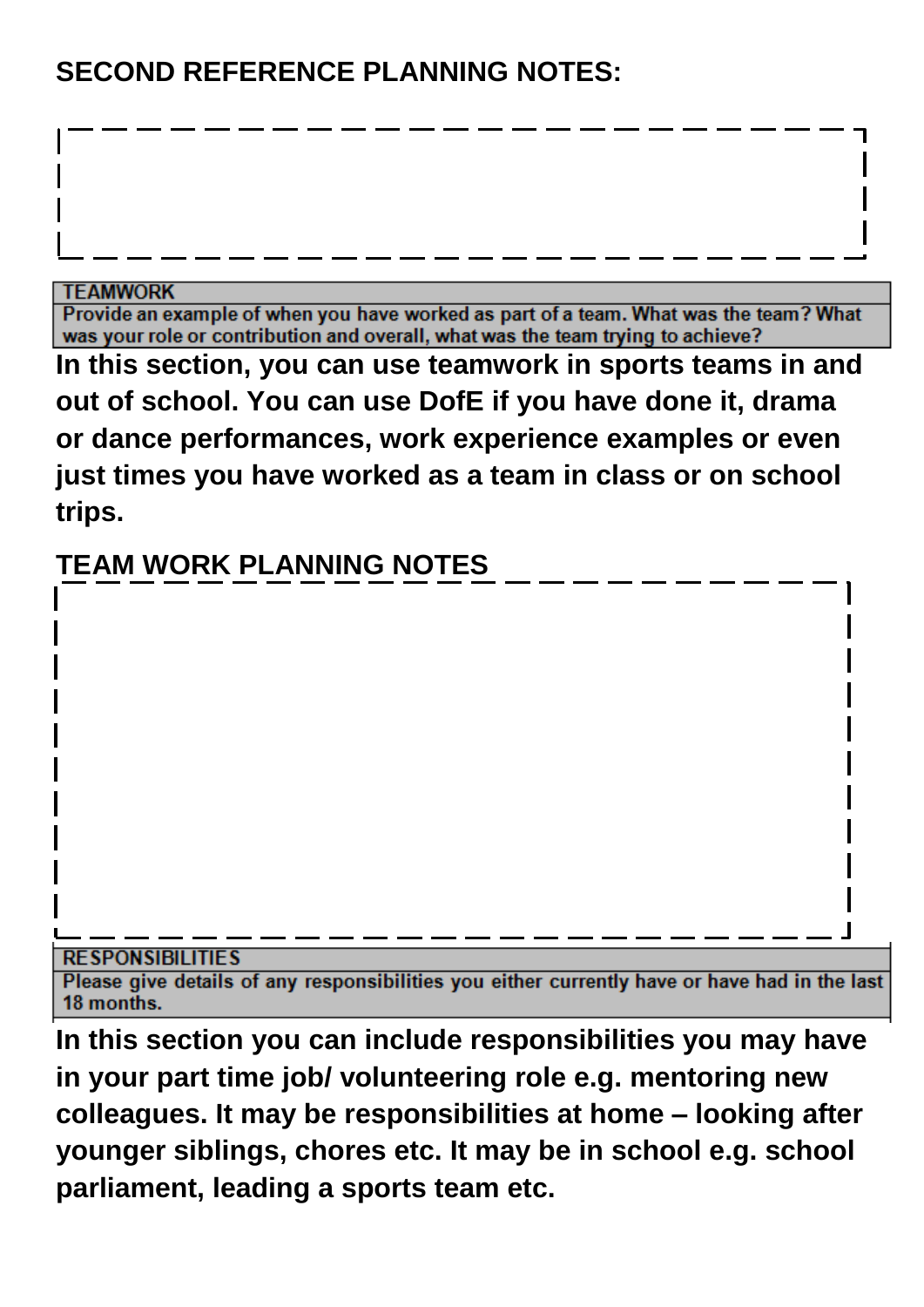# **RESPONSIBILITIES PLANNING NOTES**

#### **ACHIEVEMENTS**

Please give details of any special achievements you may have.

**This section can include achievements in school e.g. DofE, RE GCSE, sports qualifications and awards or competition results. It could also be outside of schools in teams and hobbies e.g. karate black belt etc.**

## **ACHIEVEMENTS PLANNING NOTES**

#### **ALL ABOUT YOU**

Please indicate your interests or hobbies (include any voluntary work, clubs or sporting activities).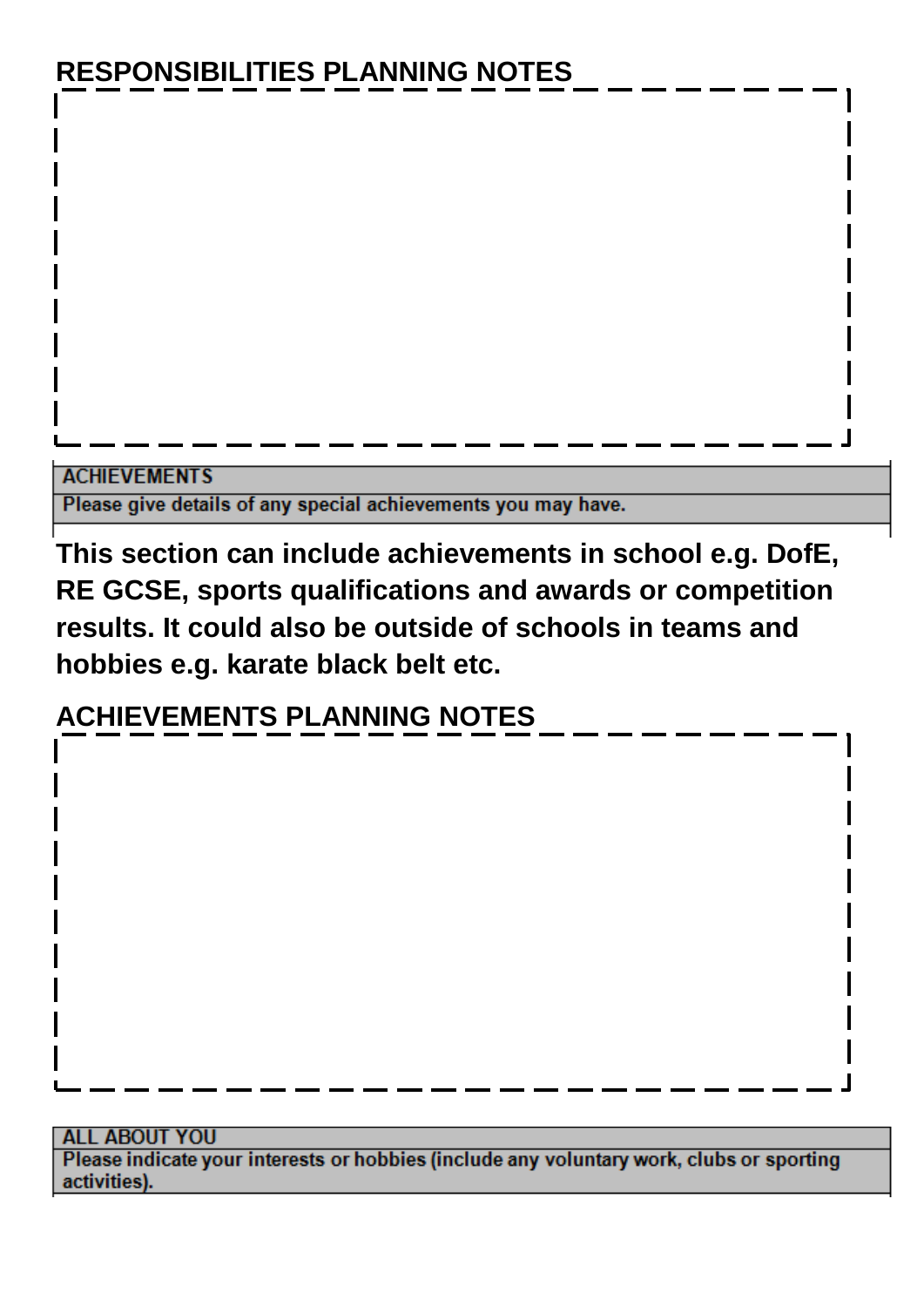**This section can include your hobbies and what you like to do in your free time. It could also be things that interest you e.g. computer programming, reading etc.**



**FUTURE PLANS** 

What are your career plans & future aspirations?

**This section can include jobs you would like to do in the future or what you would like to study in university or on an apprenticeship etc. If you don't know what job you would like in the future, then just include what your plans are for next year.**

# **FUTURE PLANS PLANNING NOTES**